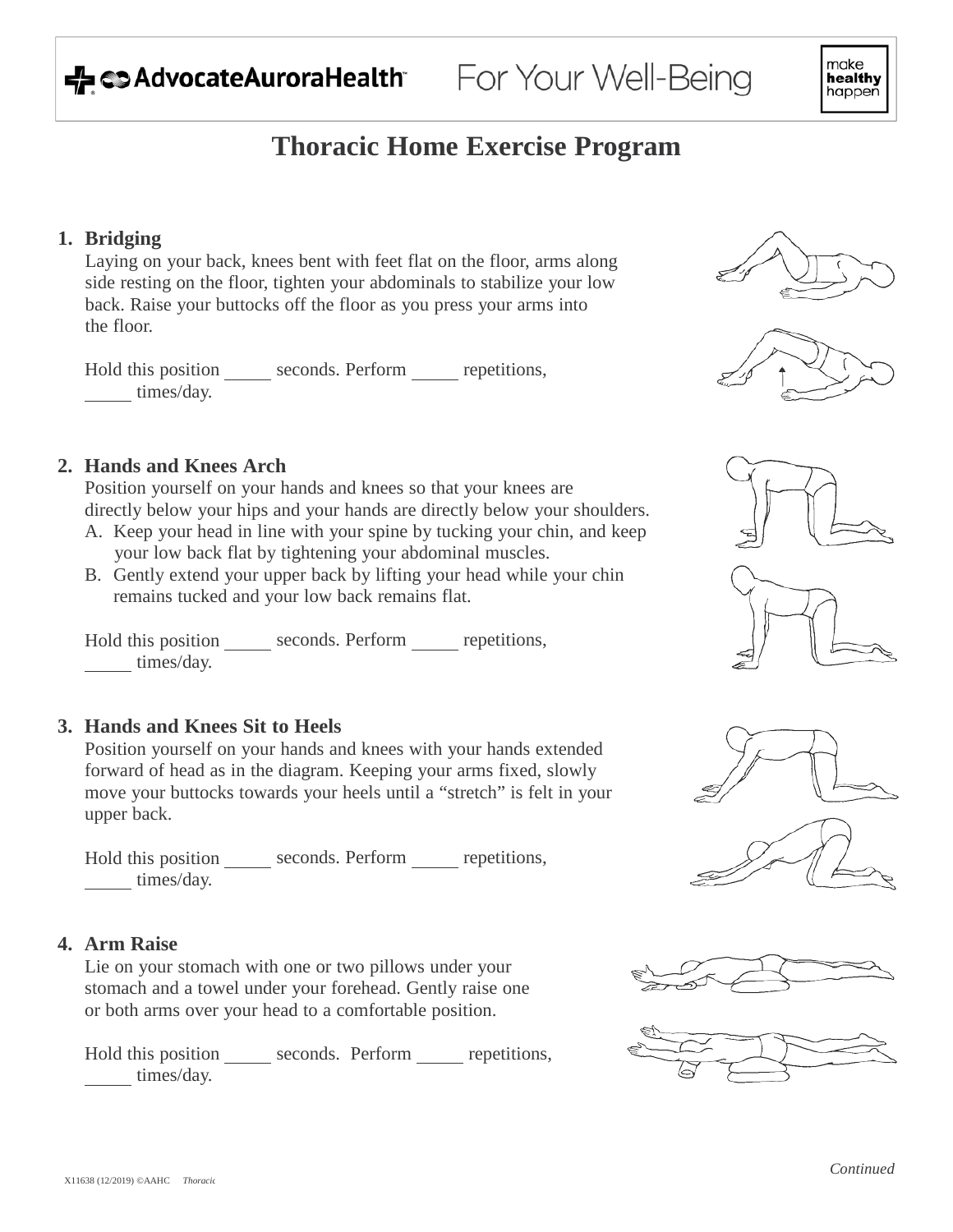# **5. Prone on Elbows**

Lie on your stomach with pillows under your stomach. Press up on your elbows, keeping your hips on the table.

Hold this position \_\_\_\_\_\_ seconds. Perform \_\_\_\_\_ repetitions, times/day.

Progress to a press up on your hands with arms straight if tolerated.

# **6. Pivot Prone**

Lie on your stomach over pillows with your neck straight (face down). Position your arms with your elbows bent and palms facing the floor. Lift your upper body gently away from the floor in a pain-free range as you raise your arms and pull your shoulder blades back and down.

Hold this position \_\_\_\_\_\_ seconds. Perform \_\_\_\_\_ repetitions, times/day.

# **7. Prone on Elbows Arm Raise**

Lie on your stomach propped up on your elbows (do not sag your shoulders). Keep your neck straight. Raise one straight arm over your head with the thumb pointed up as you squeeze your shoulder blade back. Repeat with the other arm.

Hold this position seconds. Perform repetitions, times/day.

# **8. Wall Extension with Foam Roll**

Stand against the wall with a foam roll placed horizontally behind your back.

- A. Bend your knees and keep your low back flat by tightening your abdominals. Place your hands behind your head and gently move up and down against the roll. Perform repetitions, times/day.
- B. Bend your knees and keep your low back flat by tightening your abdominals. Place your hands behind your head and bend your upper back backward slightly over the foam roll. Do not look up.











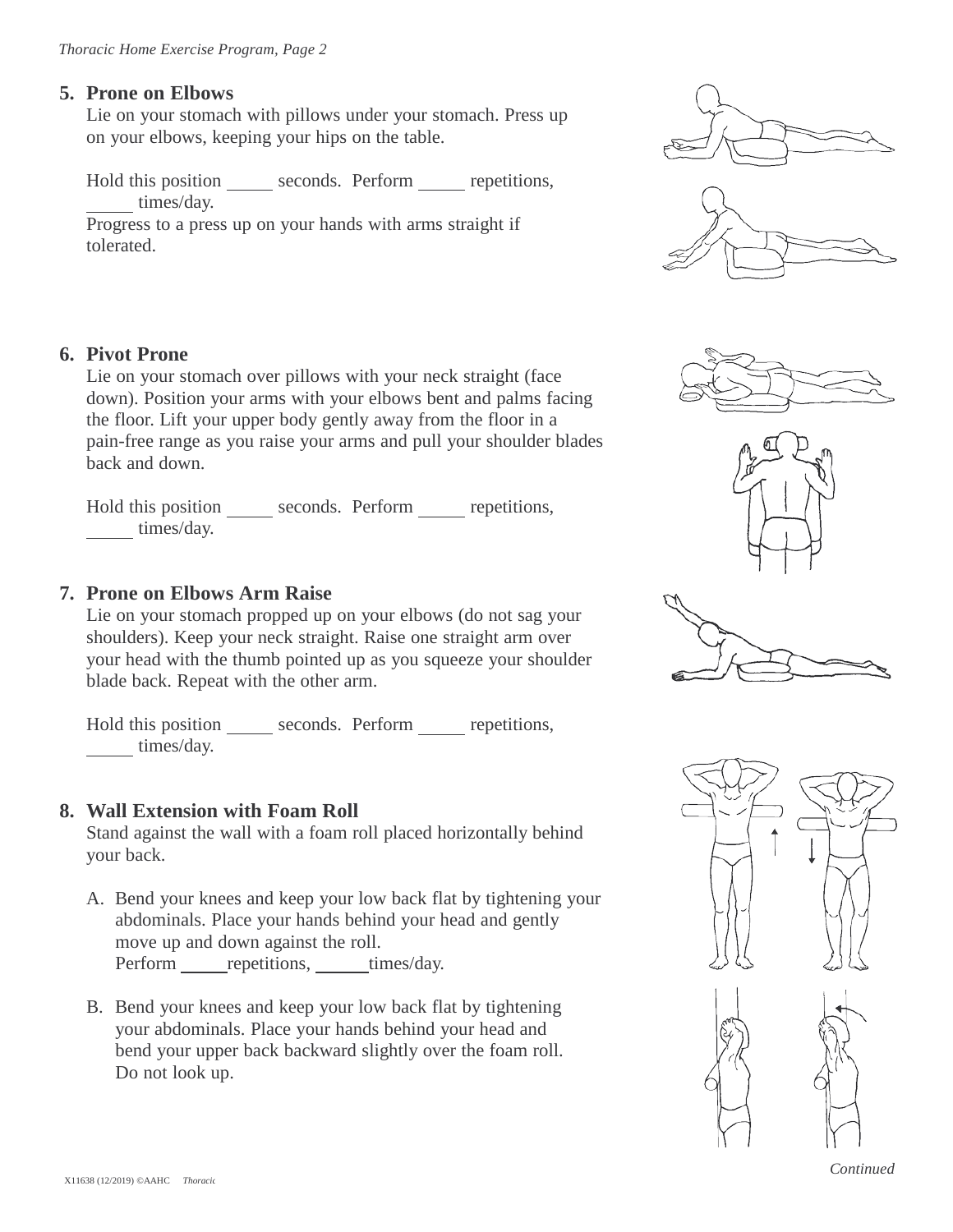### **9. Foam Roll Extension on Floor**

Lie on your back, knees bent with feet flat on the floor, with the foam roll placed horizontally under your upper back. Press your low back against the floor tightening your abdominals to keep your low back stable. Place your hands behind your head and keeping your neck straight, drop your upper back over the roll toward the floor. Do not let your low back move.

Hold this position \_\_\_\_\_\_ seconds. Perform \_\_\_\_\_ repetitions, times/day.

#### **10. Foam Roll Rotation on Floor**

Lie on your back, knees bent with feet flat on the floor, with the foam roll placed diagonally under your upper back. Perform a pelvic tilt to keep your low back stable. Place your hands behind your head and keeping your neck straight, gently drop one shoulder back over the roll toward the floor. Do not let your low back move throughout the exercise. Reposition the foam roll to the opposite diagonal and repeat as above.

Hold this position \_\_\_\_\_\_seconds. Perform \_\_\_\_\_\_\_ repetitions, times/day.

# **11. Thoracic and Scapular Strengthening**

Attach tubing overhead. Grasp the tubing so the tubing is against the back of your hand with your palms facing forward and at chest level. Squeeze your shoulder blades down and together, bend your elbows and bring your hands toward your shoulders. Your elbows should end up toward the sides of your body and your thumbs should end up in front of your shoulders.

Hold this position \_\_\_\_\_\_seconds. Perform \_\_\_\_\_\_\_ repetitions, times/day.







#### **12. Sitting Extension**

Sit in a chair with your feet up on a stool so that your low back remains in contact with the back of the chair. Place your hands behind your head and, while keeping your neck straight, drop your upper body over the back of the chair. Do not let your low back move.

Hold this position \_\_\_\_\_\_ seconds. Perform \_\_\_\_\_ repetitions, times/day.

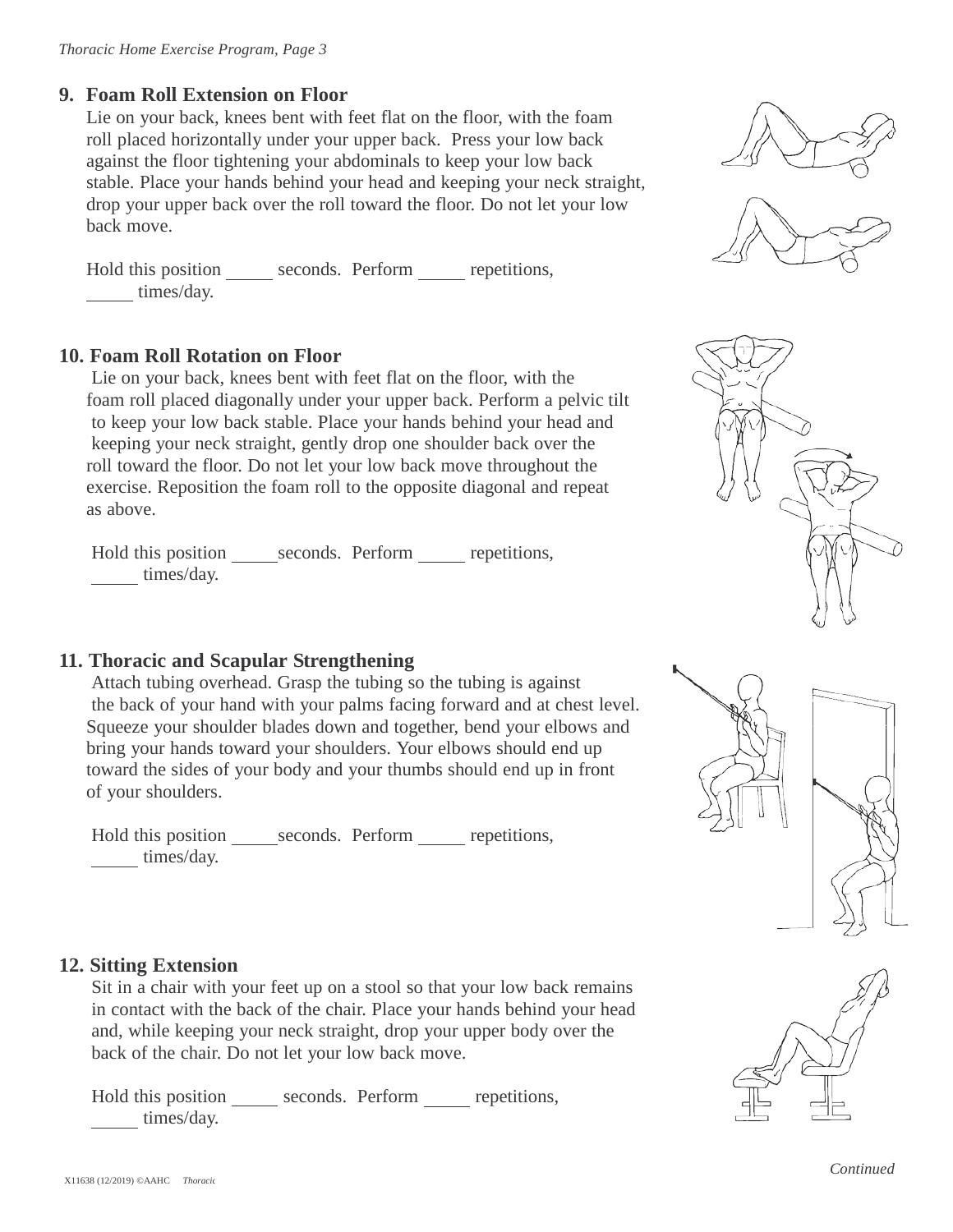### **13. Thoracic Flexion**

Place a stool or chair under your stomach and chest. Place your hands on the back of your neck (do not pull on neck). Let the weight of your upper body drop forward. A stretch should be felt in your spine just above the edge of the chair.

Hold this position \_\_\_\_\_\_ seconds. Perform \_\_\_\_\_ repetitions, times/day.

# **14. Abdominal Curl**

Perform curl up by lifting your shoulder blades off floor. Your hands may be behind your head or across your chest.

Hold this position \_\_\_\_\_\_ seconds. Perform \_\_\_\_\_ repetitions, times/day.

# **15. Thoracic Sidebend Sitting**

Sit in a chair sideways. The height of the back of the chair should be positioned as described by therapist (sit on books or pillows to help achieve this). Keeping your low back straight, drop your upper body over the back of the chair to the right/left.

Hold this position \_\_\_\_\_\_ seconds. Perform \_\_\_\_\_ repetitions, times/day.

# **16. Thoracic Sidebend Standing**

Standing with your feet shoulder distance apart and your abdominals tight to stabilize your low back. Reach over to one side allowing your upper back to bend to the right/left.

Hold this position seconds. Perform repetitions, times/day.

# **17. Thoracic Sidebend Sidelying**

Lie on your right/left side over a foam roll or towel roll. You may support your head with a pillow.

Hold this position seconds. Perform repetitions, times/day.

#### **18. Thoracic Rotation Sitting in Chair**

Sit up tall in a chair with your feet flat on the ground, arms folded across your chest. Rotate your body to the right/left from your shoulders keeping your low back against the back of the chair.

Hold this position seconds. Perform repetitions, times/day.